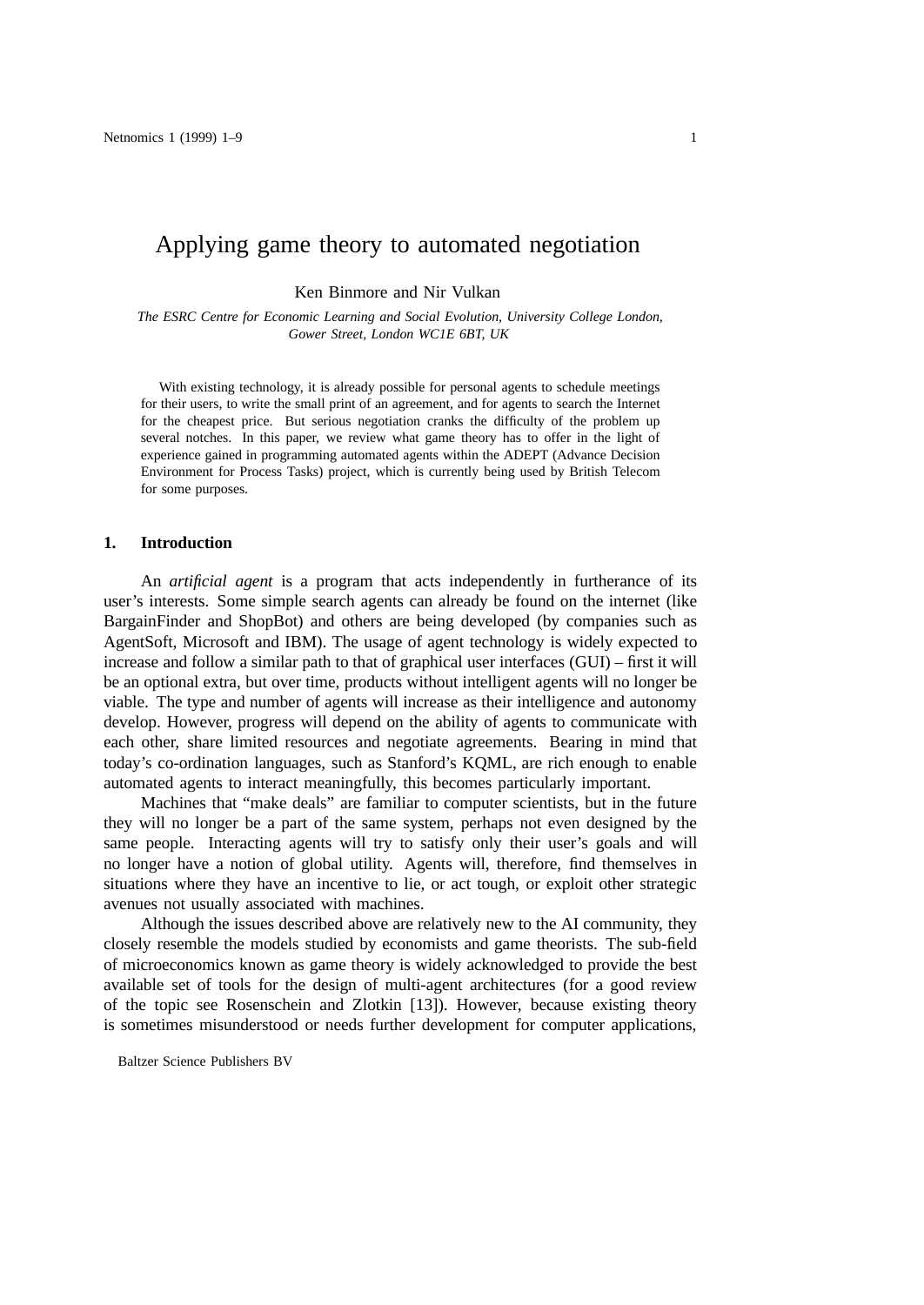researchers have been reluctant to use game theory and those that do, tend to miss out on the more recent advances, which we believe are likely to prove most useful in such settings. Following Varian [18] and others, we seek to bridge the gap between the strategic approach of microeconomics and distributed AI by describing some of the problems and opportunities involved in applying game theory and mechanism design to automated agents. Our ideas are based on experience obtained in working with researchers from the Distributed AI unit at QMW on the negotiation modules of their much publicized ADEPT system. Our goal is to give an overview of some of the challenges raised by such implementations, without getting into project-specific details.

### *1.1. The ADEPT project*

In the ADEPT (Advance Decision Environment for Process Tasks) project negotiating agents were developed for business process management applications. The first versions were jointly developed by the Distributed AI unit at QMW college, and British Telecom. BT plans to use ADEPT in several of its processes, like the "Provide Customer Quote Business Process": In this process, before designing a network to provide some services to a customer, a quotation is provided. Up to six departments are involved in the process where each of those departments is being replaced by an agent. Agents negotiate prices, a deadline for the completion of services (with penalties if these deadlines are violated), and the quality of the network services.

Unlike most existing Internet search agents, the ADEPT agents are computationally strong, and are able to make many different kinds of decisions. Each agent has a huge memory, a strong CPU at its disposal and access to all relevant (private) information. Each agent is built from several modules, each with its own responsibilities and tasks. The Situation Assessment Module (SAM) makes the decision to start negotiating (or to renegotiate), while the Interaction Management Module (IMM) is in charge of the actual process of negotiation. The IMM is the "game theorist" of the agent, and while higher level modules are able to interfere in extreme circumstances (such as an unexpected change in priorities caused by new information), it alone has control over the decisions being made at any stage of the negotiation. The IMM is divided into a Mega-level Domain Independent Reasoner (DIR) where strategies are chosen (the words "tactic" often substitutes for what is called a "strategy" in game theory), and a specific DIR process which is active during negotiation. See Jennings et al. [10] and Sierra et al. [17] for more details.

As far as we know, the ADEPT agents are the "strongest" agents amongst existing multi-agent applications. While the range of bargaining situations they face is very complex from the point of view of economic modeling, their structure lends itself to implementations of game-theoretic ideas and models.

### **2. Basic differences**

In economic theory distinction is made between models in which we analyse the optimal behavior of individuals or firms *given* the underlying mechanism (or rules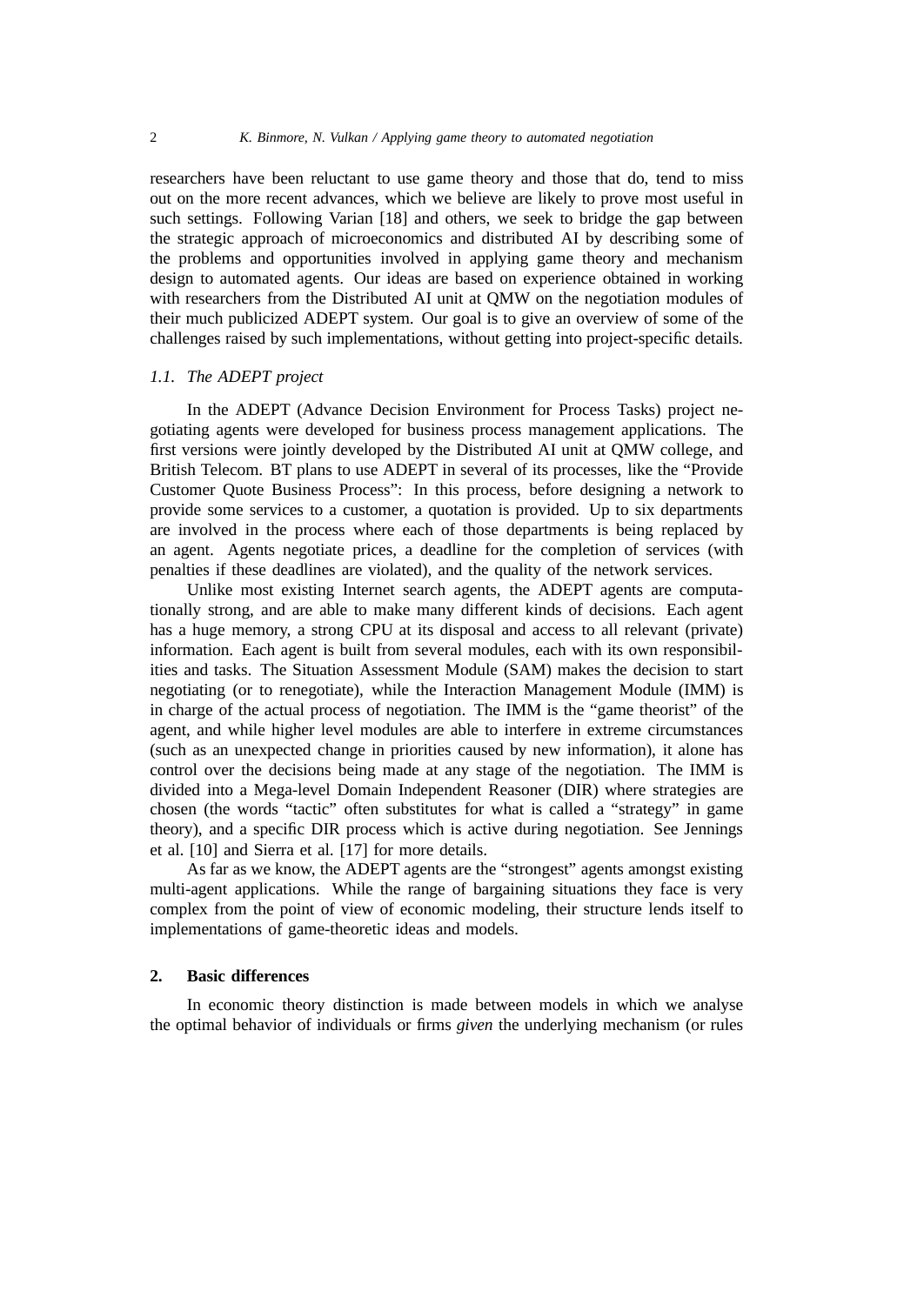of the game), and models in which we study optimal mechanism design *given* that agents behave optimally. In the current early stages of multi-agent design these two approaches are being developed simultaneously. One cannot compare two different protocols (mechanisms) without specifying the behaviour of the interacting agents. Similarly, one cannot design optimising agents without some information about the protocols governing their interaction. However, we think it clarifies the underlying philosophy to maintain a clear distinction between the design of protocols and the design of the agents who operate within the rules specified by the protocol.

In current systems like ADEPT, bargaining automated agents are programmed with rules-of-thumb distilled from intuitions about good behavioral practice in human negotiations. The danger is that the programmer may not be fully aware of the circumstances to which human behavioral practice is adapted, and hence use behavioral rules that are capable of being badly exploited by new agents that have been programmed to take advantage of the weaknesses of the agents currently in plan. When protocols that have been deliberately constructed to take advantages are available within the artificial environment of a computing system, the risks of creating the opportunity for such destabilising invasions by new agents are particularly large.

Economists believe that their approach provides an escape route from these difficulties. In principle, an agent should be designed to *optimize* on behalf of the decision maker whose role it usurps. The revelation principle of mechanism design applies also to agent design, and so the designer of a properly engineered agent can tell his client that his programming takes care of all the *strategic* problems involved in bargaining optimally. This leaves the client to report *truthfully* on his preferences and his information. This may not always be easy for the client to understand. For example, evidence from the recent Guttman and Maes electronic-agent marketplace experiment at MIT shows that users consistently *lied* to agents that they had designed for themselves, because they thought they could get more by giving the impression of being tougher than they are. Similar problems have occurred with ADEPT. With a properly designed agent, it would always be a mistake to tell such lies. If it is optimal to pretend to be tough, the agent will do all the pretending necessary.

The need to get true data in an appropriate form from the client poses both psychological and theoretical problems in creating a suitable interface. In particular, the client may not have thought about what his fundamental preferences are in sufficient detail and must therefore be prompted with a suitable set of questions. Computer scientists who want to employ the methodology advanced here must also learn enough economics to distinguish between what economists call direct and indirect utilities. I may prefer one action to another as a means to an end. My utility over the actions is therefore *indirect*, because it is derived from looking at my preferences over the final ends. What an agent needs from a client is coherent data about his *direct* utility over final ends. This will remain *fixed* as his information changes. Where a client is unable to supply the data in an adequate form, the agent will need to make an attempt to construct direct utility functions from whatever data is available.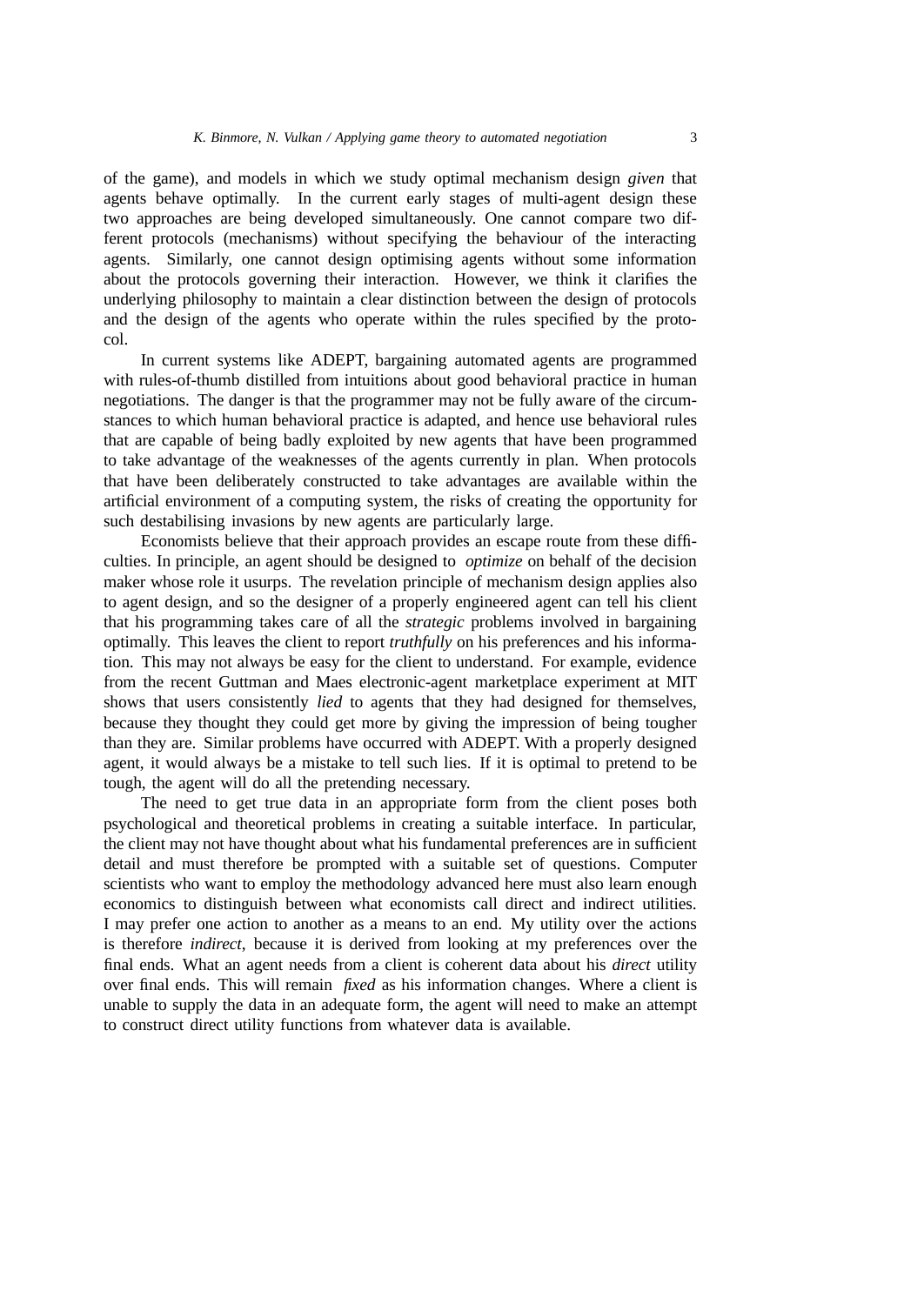In principle, once each agent has the necessary data from his client, there is no need for any simulation of the bargaining process. Game theory should provide a prediction of the outcome that would follow the use of optimal strategies that can be employed immediately. For example, Rosenschein and Zlotkin [13] are right to draw attention to the fact that the Nash bargaining solution will sometimes provide a suitable prediction – although they are over-optimistic about the range of environments in which it can be used in an unmodified form.

The prediction that game theorists make must constitute an *equilibrium* of the chosen protocol, otherwise new exploitative agents will be able to invade and disrupt the system. However, *cognoscenti* will be aware that the problem of equilibrium *selection* arises in a particularly aggravated form when studying bargaining with incomplete information. Fortunately, operating within a computer context torpedoes most of the difficulties that arise when trying to model players as people:

- (1) For some protocols, the system itself can *choose* an equilibrium in an unproblematic manner.
- (2) When the choice of an equilibrium selection norm would itself give rise to bargaining problems among the players, the equilibrium refinement theories of game theory can be given new life, because we have a specific *model* of a player in a computer context. We therefore have a noncontroversial means of interpreting the counterfactuals involved when observing that optimizing players stay on the equilibrium path in a game because of what *would* happen if they were to deviate.
- (3) Where analytic approaches fail, algorithmic methods for computing fixpoints corresponding to equilibria can be realistically employed.

We therefore have hopes that introducing game-theoretic methods into automated negotiations will not only provide sound design principles for computer scientists but will also create an area of applications for game theory that eliminates many of the problems that have hindered advances in some directions.

### **3. Classification of environments based on extensive form**

One of the main reasons that game theory may be useful in the artificial agent context is that it provides us with a classification of interacting situations based on their extensive forms. It provides us with the tools to say that two, seemingly different, situations are strategically equivalent because they can be translated into the same game form. In open architectures, like ADEPT, the interacting agent can find itself in many different bargaining environments. A service provider, for example, could find itself the sole provider in some settings, one of two in others, or one of six. All are very different strategic settings, despite the apparent similarities. It is unlikely that the same behavioral algorithm for an agent will prove equally useful in all of these settings. Game theorists are sensitive to such differences (in a manner unusual in computer science), and it is an interesting challenge to see if we could teach our automated agents to become similarly sensitive.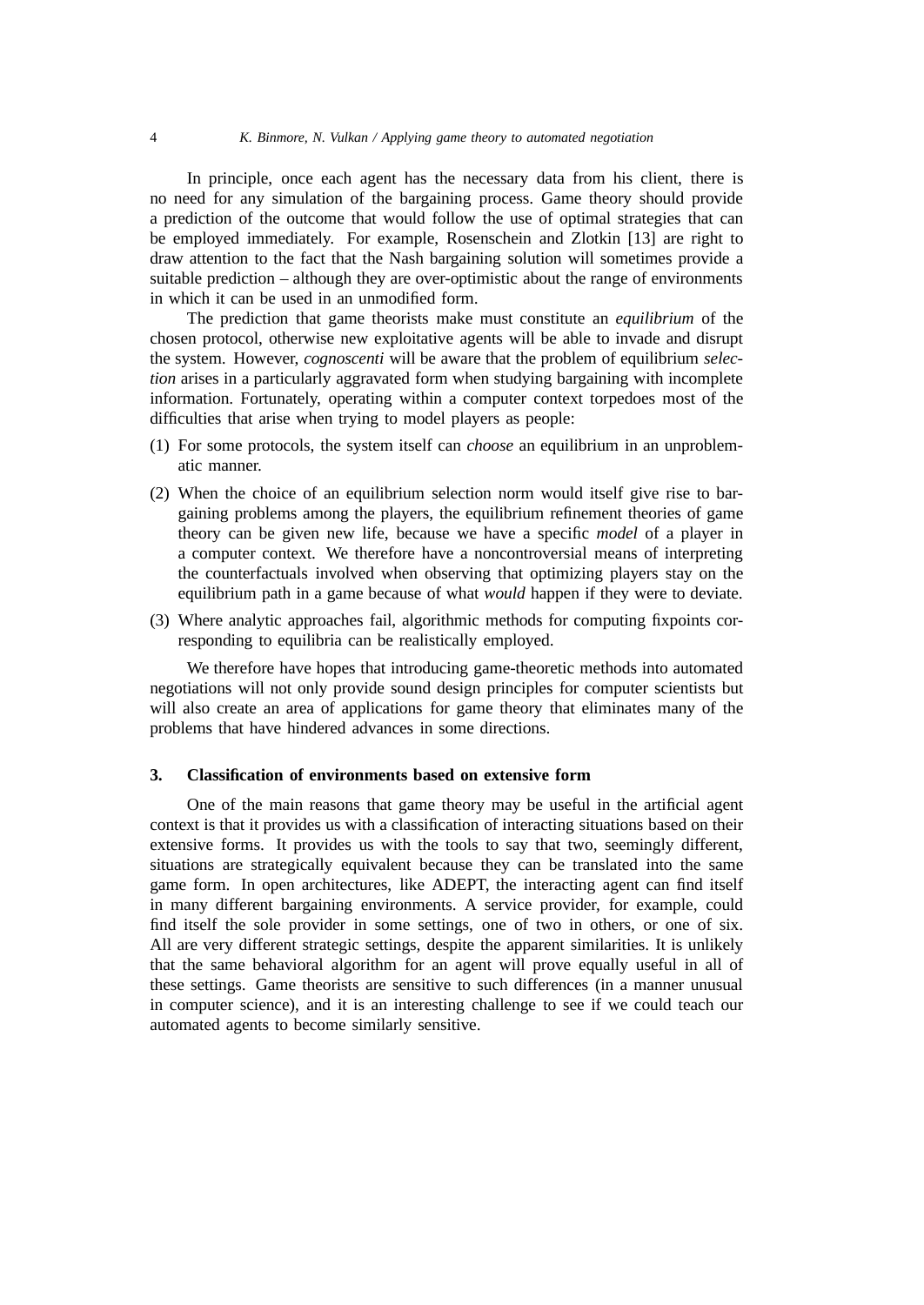The existence of multiple-game situations raises some interesting questions for the design of automated agents. As long as information gathering is not observable, we would like our agent to know as much as possible about the game it is about to play (see Hurkens and Vulkan [9]). But how do we do that? How can we possibly envisage the situations the agent might face? In the real-world people use rules of thumb to classify situations, which do well on the average, and in the absence of better information we would be wise to equip our agents with such rules. In other words, agents will have to decide what to pay attention to. The challenge we are facing is to design agents who are more than just a dictionary of optimal strategies for a stereotyped set of game-types, but instead a "thinking machine" in the genuine AI sense of these words – one that learns what it needs to pay attention to in its environment. Our impression is that economic theory and game theory might benefit hugely from attempting such an exercise<sup>1</sup>.

It may help to appreciate a game theorist's sensitivity to an agent's environment, to observe that the fact that agents may gather information about their environment is also a fact about the environment. If agents' information gathering is observable, it has strategic value. More specifically, suppose that some of the features of the game to be played are determined by a random move and that agents are able to obtain (partial) information about the future state of the world (possibly with a cost). Then, if information gathering is observable an agent may use it to signal its choice of strategy in the actual game to be played. For example, an agent might choose not to be informed at all, because it will imply a continuation equilibrium where he is better off than in any (or some) of the states where it is informed. A designer of agents must therefore consider the strategic effects of the public actions of their agents. For example, if agents can credibly signal that they are *not* going to gather information, then this may be used to deter potential competition (see Hurkens and Vulkan [9] and Vulkan [19] for more details, or see Matthews [11] for a similar study within the context of auctions).

In the version of ADEPT which is being used by BT sensitivity to the environment is largely confined to the number of agents who simultaneously offer or request the same service. However, the distinction is service-specific, and agents are able to determine with certainty the number of other players before negotiation begins, although it is becoming clear that new versions of the system will need to account for situations in which the agent cannot tell, without further inquiry, the kind of game he is playing. However, even the case in which the number of interacting agents is given raises strategic issues that are largely neglected by ADEPT.

#### **4. One-to-one bargaining**

The following two-person bargaining model is based on the ADEPT format. Players 1 and 2 bargain over which possible agreement in a set A to implement.

<sup>&</sup>lt;sup>1</sup> In a similar setting, Hurkens and Vulkan [9] showed that an equilibrium where each of the agents is paying attention to different features of the game is a likely outcome of such meta games.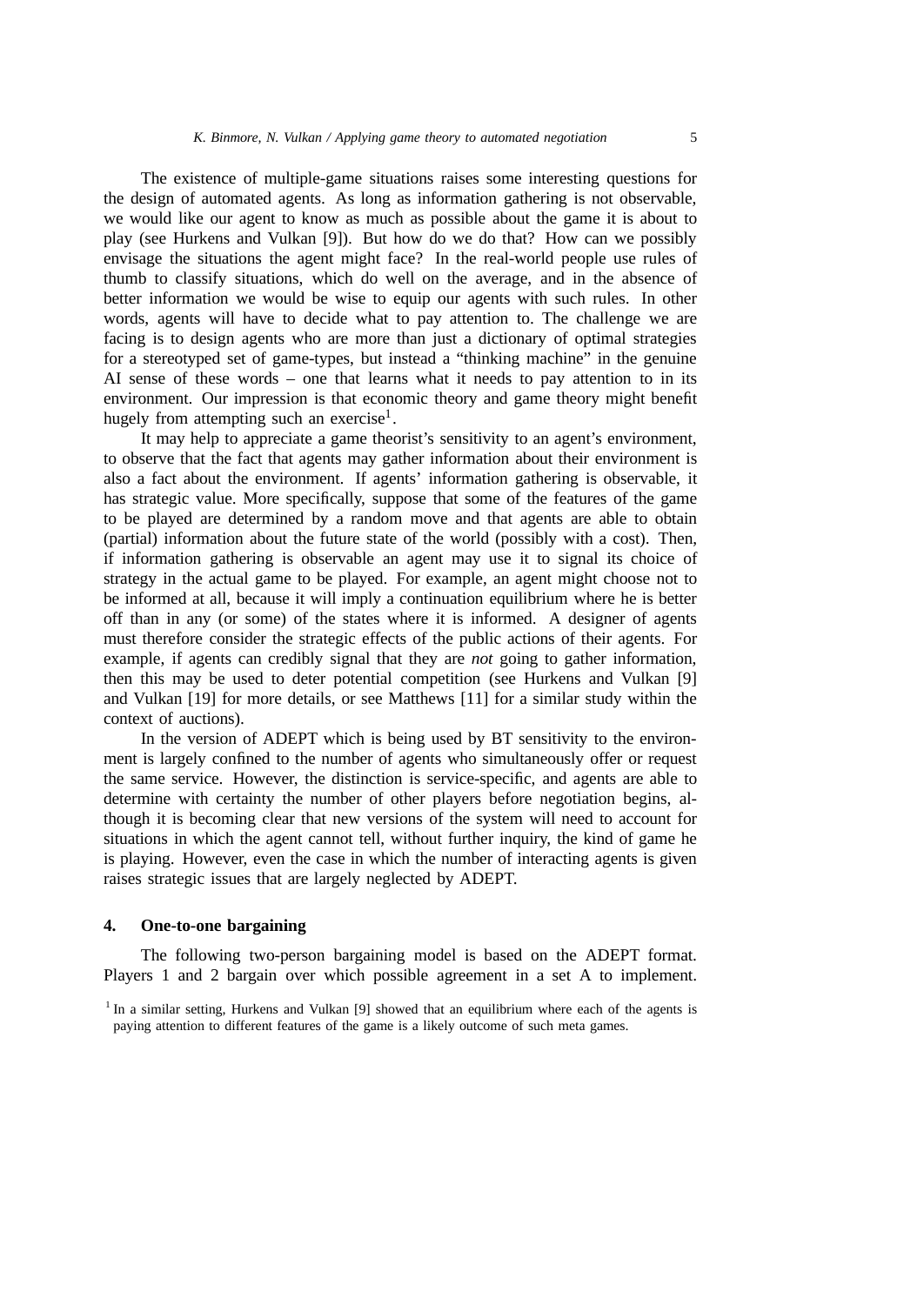We model an agreement as a pair  $a = (a_1, a_2)$  of real numbers. Each player has a reservation value  $r(i)$  so that only agreements satisfying  $a \geq r$  are viable (if player 2) is the only potential customer for an object that player 1 has to sell, then  $r(1)$  and  $r(2)$  are the players' respective valuations of the object to themselves. If player 2 pays player 1 an amount m for the object, then  $a = (r(2) - m, m - r(1))$ . Each player is also assumed to care about the time at which agreement is reached. The cost to players of a delay of length t in reaching an agreement is taken to be  $c(i)t$ . In ADEPT, at least one player is assumed to have a finite deadline  $d(i)$ . Agent i's utility for an agreement a at time t is then given by  $a(i) - c(i)t$  when  $t \le d(i)$ . If a player breaks off the negotiation to take up his best outside option, or else a deadline is breached, then each receives a breakdown payoff  $b(i) - c(i)t$  (if player 2 is only able to buy a suitable object from player 1, then  $b(2) = 0$  and  $b(1) = r(1)$ .

In the general case, a player's parameters will only be known to himself. The other player's beliefs about the parameters are calculated from a prior probability distribution. A major task for an agent programmed to investigate his environment will be to learn what he can about such distributions from observing the play of his opponents and of agents involved in other publicly observable games. He must also seek to predict what they know about the distribution, and what they know about what he knows – and so on. However, we short-circuit such considerations here by assuming that the relevant distribution is common knowledge (it can be deduced from a publicly observable event).

The problem will often be simplified because it is commonly known that some of the parameters take extreme values. For example, it may be commonly known that  $c(1) = c(2) = c$ , where c is vanishingly small, or that  $r(1) = 0$  because the object is a service and hence worthless to the seller. However, neither  $r(2)$  nor  $d(2)$  are likely to be commonly known. If they were, player 1 would be in a perfect position, because he could wait until player 2's deadline and then make a take-it-or-leave-it demand of  $r(2) - \varepsilon$ . If  $b(2) = 0$ , player 2 would then be left with a choice between  $\varepsilon > 0$  and zero. If she is rational, she would accept the former.

In the model, negotiation follows a process of offer and counteroffer first successfully analysed in the infinite horizon case by Rubinstein [14]. After an offer is made, the current responder has three choices: (a) she can accept, (b) she can refuse and opt out, (c) she can refuse but continue to negotiate. In the last case, an interval of length  $\Delta > 0$  elapses before she can make her counteroffer. In principle, this process can continue forever.

The apparent problem created by a bargaining process with a potentially infinite horizon is illusory, since it can be implemented by introducing a random stopping time at the expense of complicating the model only slightly. It is dangerous to terminate the process at a fixed stopping time that the agents know or can learn as in the current ADEPT system. The reason is that the effect is the same as introducing an artificial commonly known deadline that may be exploited as described above.

Perhaps the most interesting case is when  $\Delta$  is made arbitrarily small. If players are allowed to delay making a counteroffer, they can use this opportunity for strategic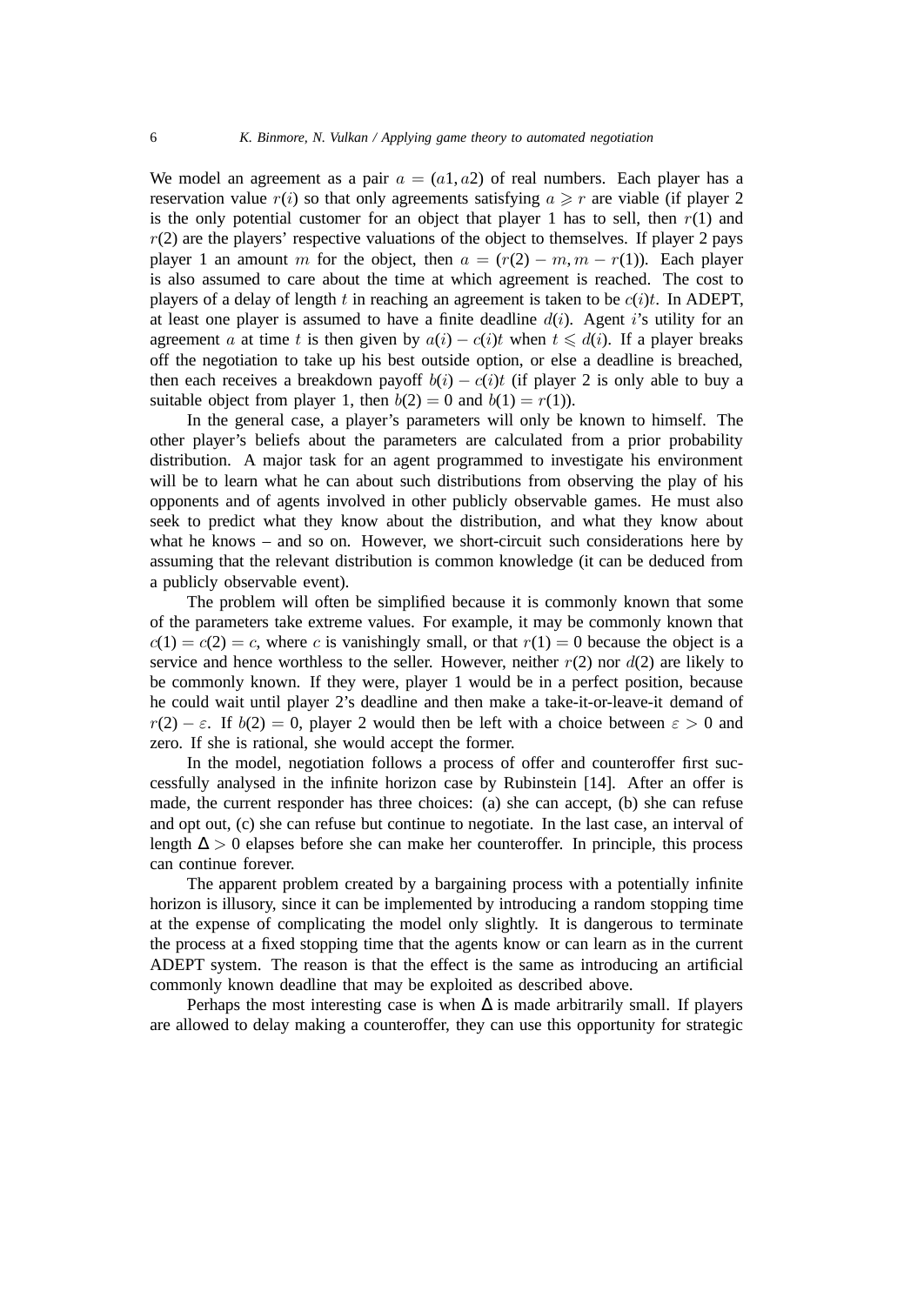signalling of their strength (as in Admati and Perry [1]). As in most models of bargaining with incomplete information (e.g., Rubinstein [15,16], Gul and Sonnenschein [8]), the set of (sequential) equilibria in the general case is large and complex. This is nearly always true in models of two-sided uncertainty (Chatterjee and Samuleson [5,6]). In particular there are multiple equilibria in some of which agreements may be delayed for many periods (this remains true even if we use the refined solution concept of perfect sequential equilibrium, as studied by Grossman and Perry [7]). Strategic delay was first studied by Admati and Perry [1]. Equilibria involving strategic delay are "type revealing", i.e., agents delay until the opponent cracks and reveals his type. Once this has been established agreement can be reached immediately. Of course, the number of rounds before agreement depends on the number of types. Admati and Perry only consider one-sided uncertainty. In a model of two-sided uncertainty with strategic delays, it is possible to obtain equilibria where the true types of players are never revealed. This happens because, under certain assumptions, if a player knows that its opponent is lying about his type, its best response is to do the same.

In general, we have "more" uncertainty than in any of the models successfully analysed by orthodox game theory methods. But we also have major advantages facilitating a successful analysis that are not available outside a computer context. First, we have control over the protocol, which can be altered where necessary to remove difficulties. Introducing some randomization into the model can often simplify matters considerably. Second, we have a specific model of an agent that allows us to deal with the equilibrium selection problem by legitimizing the refinement criteria that are so difficult to justify when applied to human players (section 2).

# **5. One-to-many negotiations**

Within ADEPT, the structure of most concern involves a single requirer of a specific and limited service, who has to decide which of many agents who offer the service will provide it. Binmore's [2] adaptation of Rubinstein's bargaining model to the multi-person case shows that the problem reduces to an auction in the perfect information case, in which the service is provided by the agent willing to do it most cheaply. When information complexities are present, traditional bargaining may still retain a role. For example, an automated agent in an open architecture might not be certain about the number of providers or the quality of the service they advertise. He might therefore bargain in parallel to the use of an auction.

One-to-many negotiations may also be embodied in a much wider market context involving search. When the products being traded are individualistic, as in the housing market, such a scenario is inevitable. One must then envisage negotiations taking place while the negotiators continue to search. If one finds a new partner, the potential for auctioning arises. This idea of bargaining and search with incomplete information is quite well developed (Chatterjee and Lee [4]).

However, we follow the standard view among economists that an auction is an effective way of resolving the "one-to-many" bargaining problem. The case for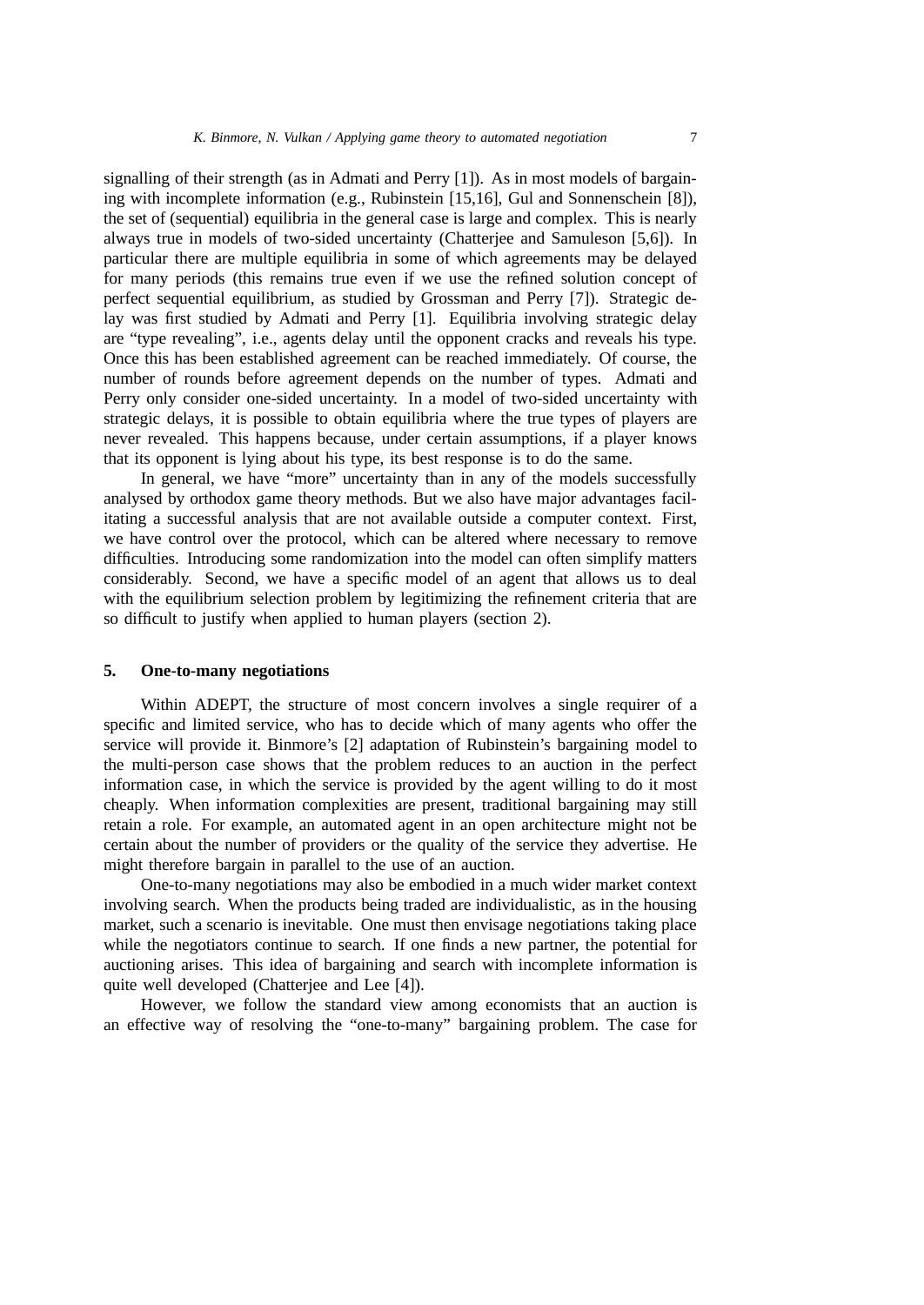implementing auctions in a world of automated agents is even stronger than for people. This is true for two main reasons: First, fast agreements with less communication are preferred not only directly (via the agents' utility functions), but also indirectly: Distributed systems, like ADEPT or the Internet, can support only a limited amount of communication at any given time. Intra-agent communication can, therefore, be seen as carrying a negative externality. Secondly, some of the better auction structures require that players be able to compute complex strategies. With automated agents, this is not a problem, since calculation is cheap.

# **6. Additional implementation problems**

The *implementation* itself may create problems which are specific to the trading mechanism and distributed system in question. For example, in the original version of a Dutch auction announcements are made publicly. On a distributed system where information might reach different users with some delay, this becomes a problem (this problem was first reported in [12] in Rodríguez et al.'s implementation of the Spanish fish market). If the question of timing and common knowledge of bids is not resolved, it will become possible to benefit from arbitrage. Timing is only one example for the problem faced by those who implement trading mechanism on distributed systems. Problems can also arise regarding issues such as security, identity and others. In fact, the scale and the exact nature will only become known during the implementation process. Moreover, it is often not possible (or it is cost-ineffective), to change the technology so that it would "fit the model". Instead, an applied theorist could investigate the implications on the model of whatever problems which may arise. If incentives exist for individuals to behave in such a way that the mechanism could become inefficient, it is mostly possible to change some details of the mechanism so that such behavior is no longer desirable for the participants.

# **7. Final remarks**

Agent technology is likely to have a huge impact on the future of the Internet and electronic commerce. The growing numbers of applications where automated agents interact amongst themselves without user intervention provides us with a new field where game theory and economic theory can be applied. Economic agents have been criticized in the past as being more like computer programs than real human beings, so it is interesting to see just how useful our models could be in the design of agents and protocols. Our initial experience shows that existing models still need to be considerably modified to become useful in these new settings. In this paper we tried to underline the theoretical difficulties and opportunities that arise from these implementations, the kind of changes to existing models that are required and how we believe progress can be made.